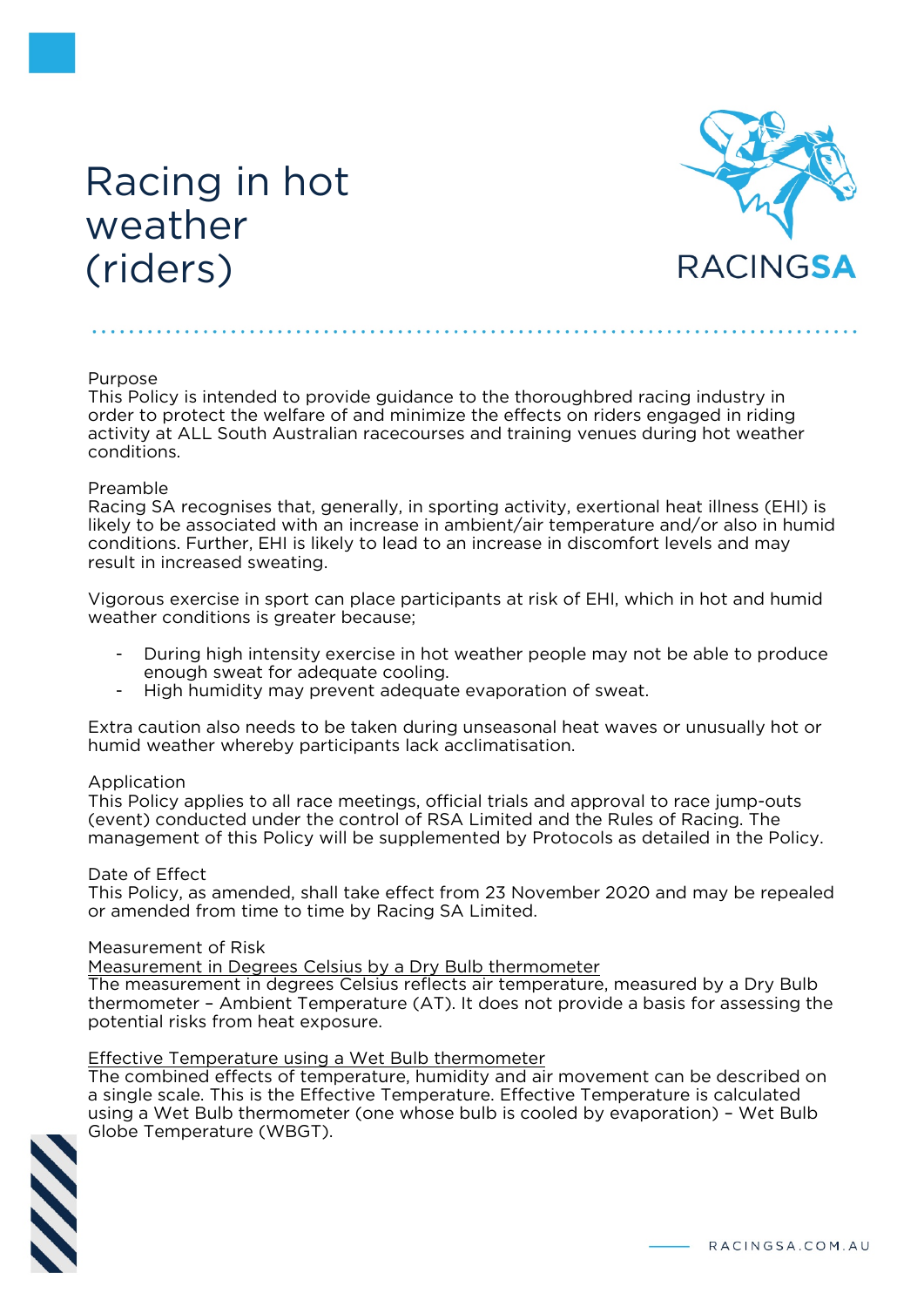Level 1 Protocols

This protocol will apply all days where the forecast/actual temperature is 35°C (AT) or 26°C (WBGT) "sun" or above.

## Race-clubs:

1. Jockeys rooms should be air-conditioned or at least have good ventilation and fans which provide evaporative cooling through air flow.

2. An ample supply of fluids including ice, cool water and sports drinks must be available in jockey's rooms.

3. Must ensure cool water and ice is available to riders behind the barriers.

4. Must ensure ample water and ice is available in the jockey's room showers.

5. Must turn off the heating elements in spas available for use by riders.

#### Stewards:

1. Must obtain the forecast weather conditions and monitor the Thermal Comfort Observations as provided by the Australian Bureau of Meteorology on their website and use these observations as guidance during an event, provided that Stewards may also use a measuring device capable of measuring AT and WBGT, on site, at any racing/training venue as an aid to assist in the management of the protocols under this policy.

2. Must ensure that the relevant protocols for racing in hot weather applying to race clubs are in place before the commencement of racing.

3. Must where reasonably and practically possible minimise the time that the riders are required to be away from the jockeys room and in direct sun light by shortening the pre and post-race parades of horses and the period horses are behind the starting barriers. 4. Reserve the right to engage in discretionary checking of riders who have riding engagements at low weights, by observing general symptoms of fatigue, nausea, dizziness and irritability.

5. Must engage the attendant medical personnel to examine any rider where there is a reasonable concern held that the rider may by showing signs/symptoms of EHI. 6. Should consider engaging an additional medical staff member to be on course to monitor the condition of riders.

#### Riders:

1. Must ensure that riding engagements agreed to do not extend to weights below the rider's minimum riding weight.

2. Must practice proper weight management in the days leading up to a race meeting and where possible avoid the use of home saunas, spas or other rapid weight loss inducing practices on the day of racing.

3. Must not take extreme "last minute" measures which will result in the rider being unduly dehydrated or relying solely on the use of the race day spa to meet weight loss requirements.

4. Must if feeling unwell or experiencing dizziness or undue dehydration, advise the Stewards without delay who will arrange for a medical assessment to be undertaken. 5. Must, where possible, reduce their core temperature between race/trial/jump-out rides by sponging with cold water, having a cold shower or using a cooling garment/cold pack – i.e. "ice vest".

6. Must maintain regular fluid intake during an event to replace fluid losses from excessive sweating. Appropriate fluids include water, and sports drink preparations with electrolyte additive/s. The consumption of soft drinks containing sugar or caffeine based energy drinks are to be avoided as they will likely further add to dehydration through their natural diuretic effects.

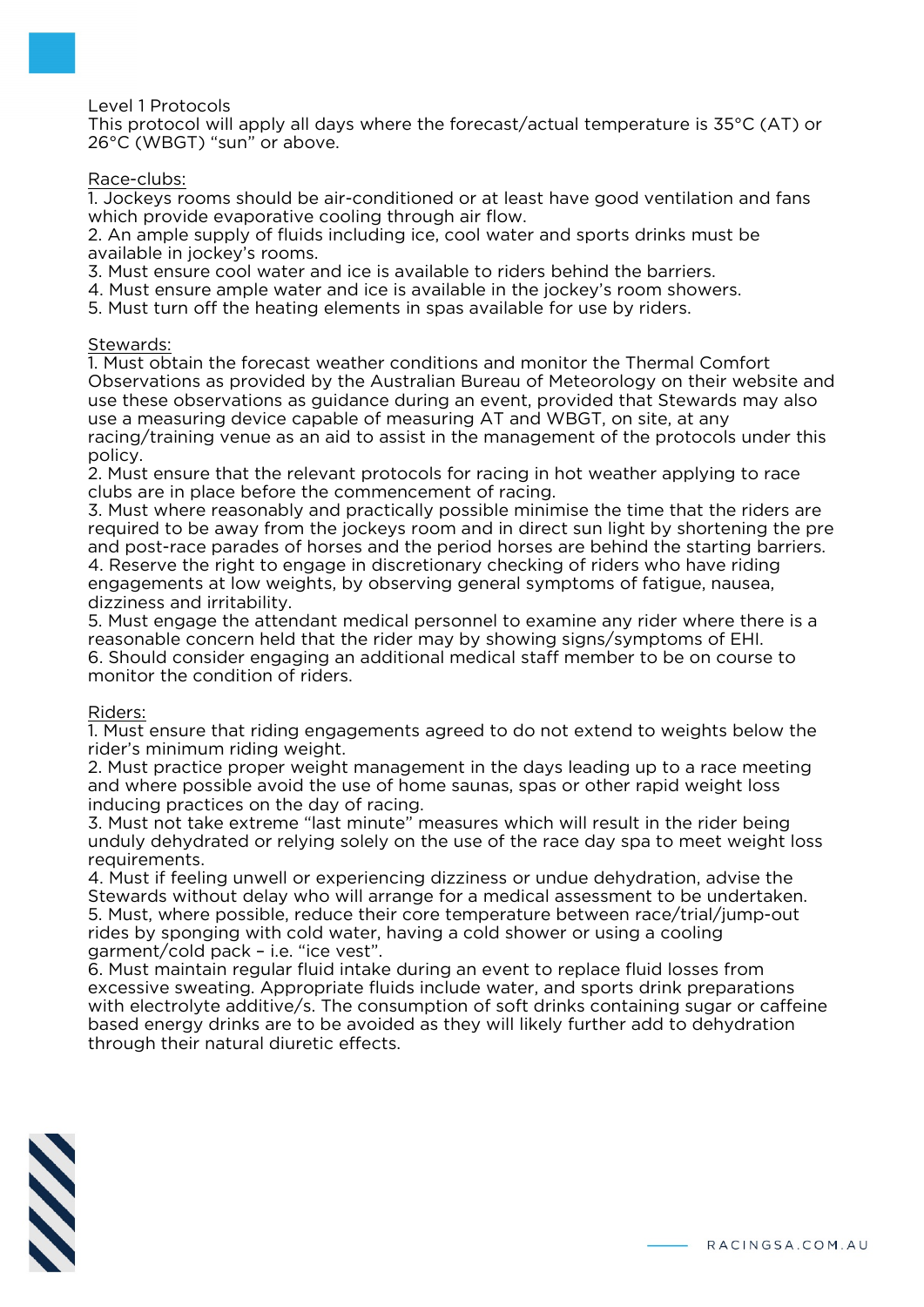## **Level 2 Protocols**

This protocol will apply to all days that the forecast/actual temperature is 38°C (AT) or 32°C (WBGT) "sun" or above and are in addition to the measures listed in Level 1 of this policy.

Race-clubs:

1. Jockeys rooms should be air-conditioned or at least have good ventilation and fans which provide evaporative cooling through air flow.

2. An ample supply of fluids including ice, cool water and sports drinks must be available in jockey's rooms.

3. Must ensure cool water and ice is available to riders behind the barriers.

4. Must ensure ample water and ice is available in the jockey's room showers.

5. Must turn off the heating elements in spas available for use by riders.

## Stewards:

1. Will consider whether abandonment of an event (i.e. race meeting) or modification of the racing schedule/program is advisable and practically achievable and will continue to closely monitor conditions throughout the course of the day. Modifications of a race program might include the postponement, advancement or delay in a schedule if it appears likely the extreme conditions might ease or be avoided by invoking the modification.

2. Will, where possible, make arrangements for an additional medical staff member to be available on course to monitor the welfare of riders with such person to be stationed in or close to the jockey's room.

3. Will take all measures to restrict to a minimum the time a rider is required to be out of the jockeys room and in the direct sunlight by abandoning pre and post-race parades of horses and restrict to a minimum the period horses are held behind the starting barrier.

4. Will, in the event a rider is dehydrated during the course of an event (race day), and particularly if medical advice indicates it is advisable for a rider to rehydrate, take a sympathetic view to any application by a rider to ride to a maximum of 1 kg overweight. 5. Will adopt a sympathetic approach to an application by a rider, on medical grounds, or in circumstances where in the opinion of a rider the conditions are becoming extreme to the point that the rider considers it is detrimental to his/her health and safety, to be permitted to forgo any or all riding engagements on that day.

## Riders: (in addition to those protocols under Level 1)

1. Should endeavour to regulate riding engagements so as not to over commit themselves with regard to the overall number and spacing of race rides.

2. Must report to the Stewards or the Clerk of the Scales and/or an attendant medical staff member on duty any symptoms which might indicate EHI.

3. Must report to the official veterinarian positioned on track as designated in the event the rider becomes or is concerned with the condition of his/her horse post-race on return to the mounting yard.

4. Should be mindful that due to extra weight loss caused by sweating during the course of strenuous race riding, they can afford to increase their fluid intake without necessarily increasing their body weight.

## **Symptoms of Exertional Heat Illness**

Symptoms of exertional heat illness (EHI) which may not appear obvious may include: (i) light headedness, dizziness (ii) confusion, aggression or irrational behaviour (iii) nausea & vomiting (iv) fatigue, muscle cramps or spasms (v) cold, pale and clammy skin (vi) headache (vii) tiredness or weakness



Symptoms indicating more severe dehydration may include: (i) cessation of sweating or heavier than normal sweating (ii) collapse